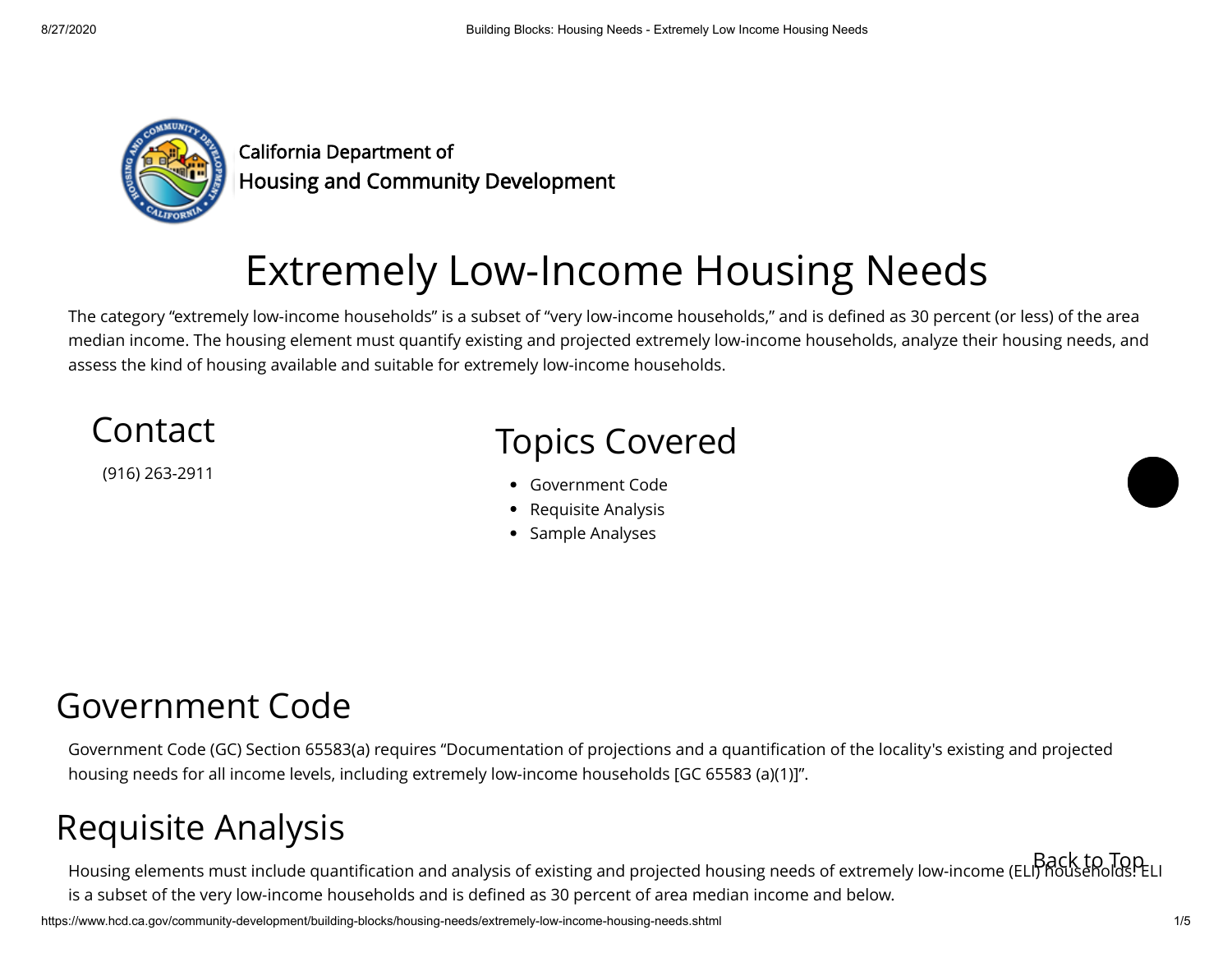A thorough analysis includes the following:

- An estimate of the number of existing ELI households. •
- An assessment of the kind of housing available and suitable for ELI households (including supportive housing and single-room occupancy units) and whether existing zoning permits those housing types.
- An estimate of the number of projected ELI households. •

Local agencies may calculate the projected housing need for ELI households by applying one of the following two methodologies to the regional housing needs allocation (RHNA) for very low-income households:

Use available U.S. Census data to calculate the percentage/number of very low-• income households that qualify as ELI households.



Presume that 50 percent of very low-income households qualify as ELI households.

The provided number of ELI households and very low-income households must equal the jurisdiction's RHNA for very low-income households.

The analysis should assess the kind of housing available and suitable for ELI households (including supportive housing and single-room occupancy units) and whether existing zoning permits those housing types.

ELI households may require specific housing solutions such as:

- deeper income targeting for subsidies. •
- housing with supportive services.
- single-room occupancy and/or shared housing.
- rent subsidies (housing vouchers).

The U.S. Department of Housing and Urban Development (HUD) and U.S. Census data from the Comprehensive Housing Affordability Strategy (CHAS) data, can be used to determine the number of ELI households and very low-income households that have housing cost burdens and other housing problems.

### Sample Table

The following sample table can help with organizing critical information. The information provided in the table should be tailored to the jurisdiction and followed by appropriate analysis. (**Note:** This sample table is not intended to substitute for addressing the analytical requirements of housing-element law.)

Back to Top



https://www.hcd.ca.gov/community-development/building-blocks/housing-needs/extremely-low-income-housing-needs.shtml 2/5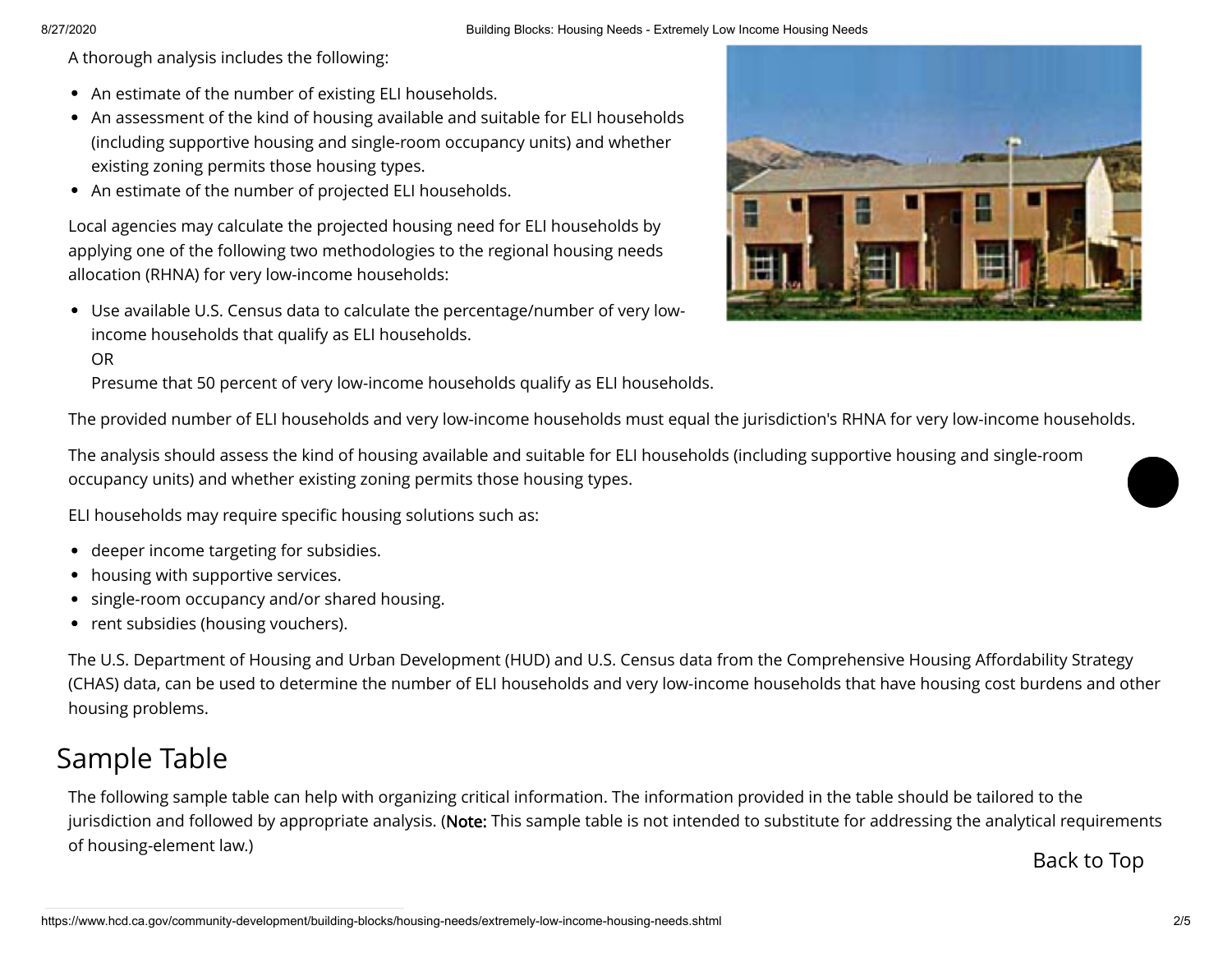### Housing Problems for All Households Housing Problems for **All** Households 7

| Cost/Fee<br><b>Type</b>                                                    | <b>Total</b><br><b>Renters</b> | <b>Total</b><br><b>Owners</b> | <b>Total</b><br><b>Households</b> |
|----------------------------------------------------------------------------|--------------------------------|-------------------------------|-----------------------------------|
| Household<br>income <=<br>30%<br>median<br>family<br>income                |                                |                               |                                   |
| % With<br>any<br>housing<br>problems                                       |                                |                               |                                   |
| % Cost<br>burden ><br>30%                                                  |                                |                               |                                   |
| % Cost<br>burden ><br>50%                                                  |                                |                               |                                   |
| Household<br>income ><br>30% to $\le$<br>50%<br>median<br>family<br>income |                                |                               |                                   |
| % With<br>any<br>housing<br>problems                                       |                                |                               |                                   |

Back to Top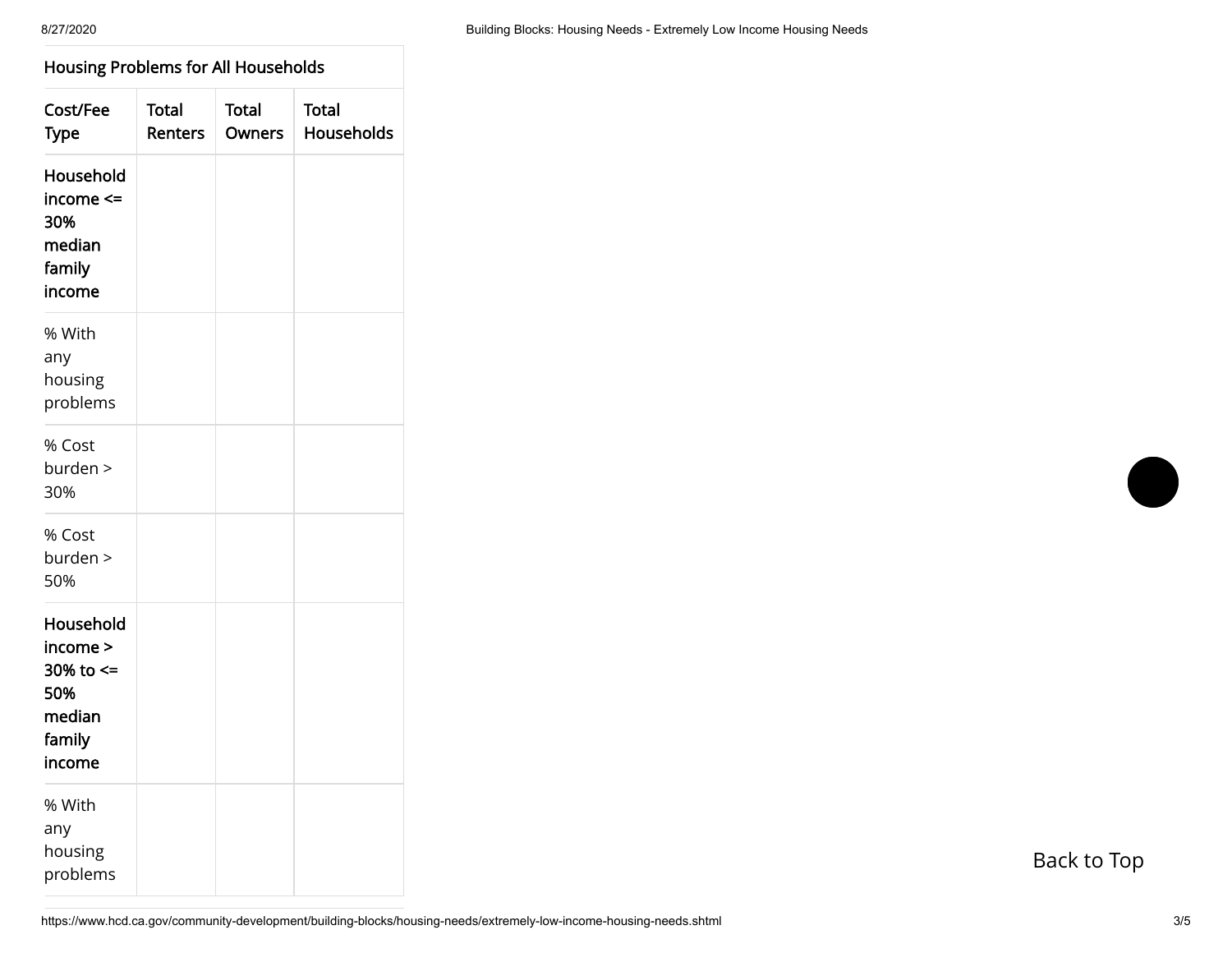| % Cost<br>burden ><br>30%                                               |  |  |
|-------------------------------------------------------------------------|--|--|
| Household<br>income ><br>50% to <=<br>80%<br>median<br>family<br>income |  |  |
| % With<br>any<br>housing<br>problems                                    |  |  |
| % Cost<br>burden ><br>30%                                               |  |  |

8/27/2020 Building Blocks: Housing Needs - Extremely Low Income Housing Needs

Source: [HUD Comprehensive Housing Affordability Strategy \(CHAS\) Data - Data Query Tool](http://www.huduser.org/portal/datasets/cp/CHAS/data_querytool_chas.html)  $\mathbf C$ 

## <span id="page-3-0"></span>Sample Analyses

• [Sample Analysis](https://www.hcd.ca.gov/community-development/building-blocks/housing-needs/extremely-low-income-housing-needs/docs/screen06sample1.pdf) (PDF)

# Helpful Websites

- [American FactFinder](http://factfinder2.census.gov/faces/nav/jsf/pages/index.xhtml)  $\mathbf{C}$  Census 2010/American Community Survey Data
- Comprehensive Housing Affordability • Strategy (CHAS) Data  $\bm{\mathcal{G}}$

### Other Technical Assistance and Resources

[Award-Winning and Exemplary Housing](https://www.hcd.ca.gov/community-development/award-winning.shtml) Elements

Back to Top